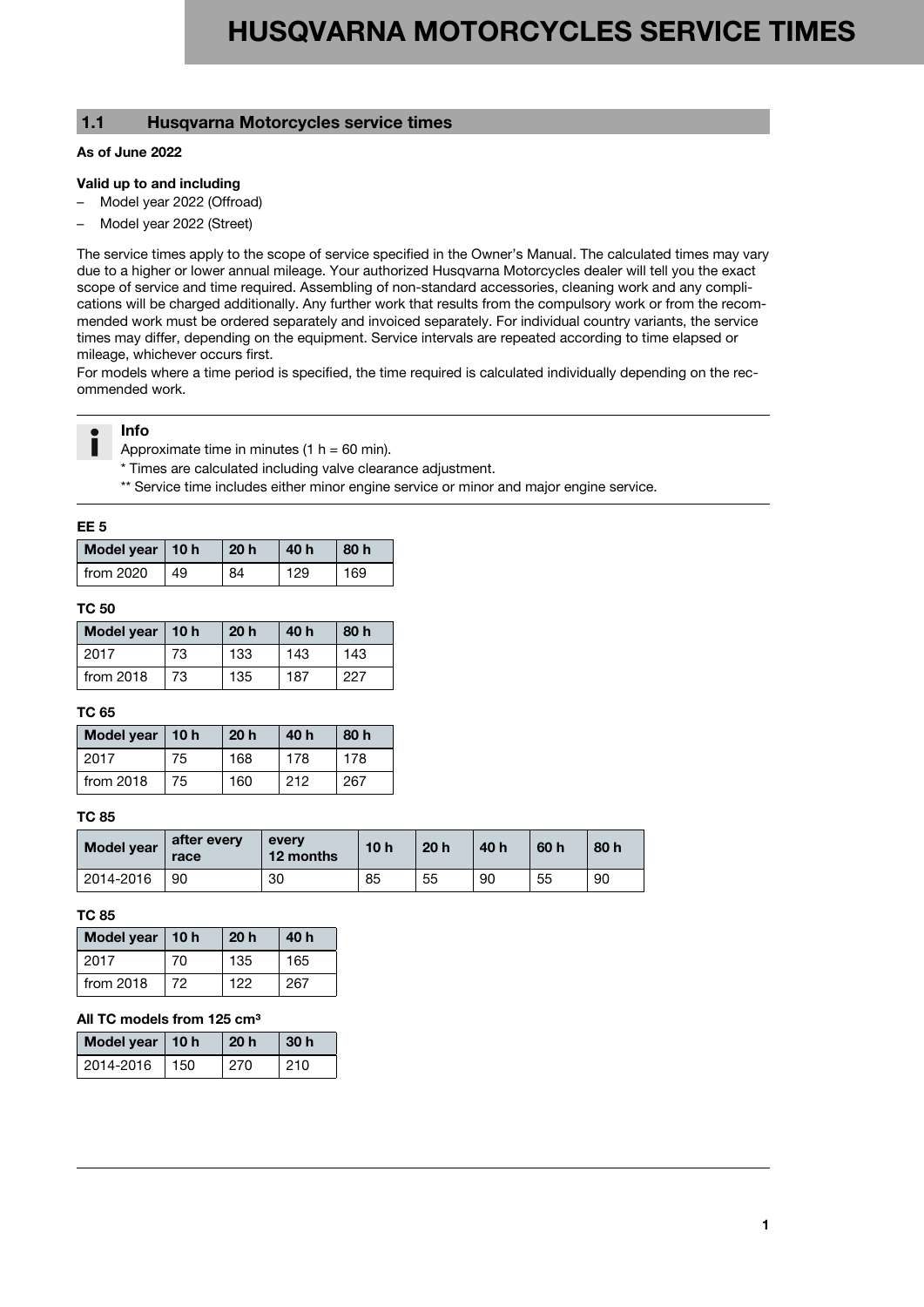# HUSQVARNA MOTORCYCLES SERVICE TIMES

# **TC 125**

| Model year   1 h |    | 10 <sub>h</sub> | 20 <sub>h</sub> | 40 h |
|------------------|----|-----------------|-----------------|------|
| 2017             | 39 | 80              | 111             | 111  |
| from $2018$      | 39 | 81              | 112             | 212  |

## **TC 250**

| Model year   1 h |    | <b>5 h</b> | 10 h | 20 <sub>h</sub> |
|------------------|----|------------|------|-----------------|
| 12017            | 39 | 20         | 69   |                 |

# **TX 300**

| Model year   1 h |    | <b>5h</b> | 20 <sub>h</sub> | 40 h |
|------------------|----|-----------|-----------------|------|
| 2017             | 39 | 20        | 112             | 113  |

## **TC 250/TX 300**

| Model year   1 h |     | 5 <sub>h</sub> | 10h | 20 <sub>h</sub> | 40 h |
|------------------|-----|----------------|-----|-----------------|------|
| 2018-2019        | -39 | 20             | 69  | 114             | 214  |

## **TC 250**

| Model year   1 h |    | 5 h | 10 h | 20 <sub>h</sub> | 40 h |
|------------------|----|-----|------|-----------------|------|
| from 2020        | 39 | 20  | 69   |                 |      |

#### **TX 300i**

| Model year   1 h |    | 5 h | 10h | 20 <sub>h</sub> | 40 h |
|------------------|----|-----|-----|-----------------|------|
| from 2020        | 41 | 29  | 80  | 113             | 223  |

# **All TE models**

| Model year   20 h |     | 40 h |
|-------------------|-----|------|
| 2014-2016         | 180 | 210  |

### **All TE models**

| Model year   1 h |    | 5 <sub>h</sub> | 20 <sub>h</sub> | 40 h |
|------------------|----|----------------|-----------------|------|
| 2017             | 36 | 20             | 105             | 16   |

#### **TE 125/150**

| Model year   1 h        |    | .5 h | 20 <sub>h</sub> | 40 h |
|-------------------------|----|------|-----------------|------|
| $\frac{1}{2}$ from 2018 | 40 | 20   | 114             | 226  |

## **TE 125i/150i**

| Model year   1 h |    | 5 <sub>h</sub> | 20 <sub>h</sub> | 40 h |
|------------------|----|----------------|-----------------|------|
| from $2020$      | 41 | 24             | 131             | 243  |

## **TE 250/300**

| Model year   1 h |    | <b>5h</b> | 20 <sub>h</sub> | 40 h |
|------------------|----|-----------|-----------------|------|
| from $2018$      | 37 | 20        | 114             | 226  |

## **TE 250i/300i**

| Model year   1 h |    | 5 <sub>h</sub> | 20h | 40 h |
|------------------|----|----------------|-----|------|
| 2018-2019        | 41 | 24             | 130 | 242  |
| from $2020$      | 41 | 24             | 131 | 243  |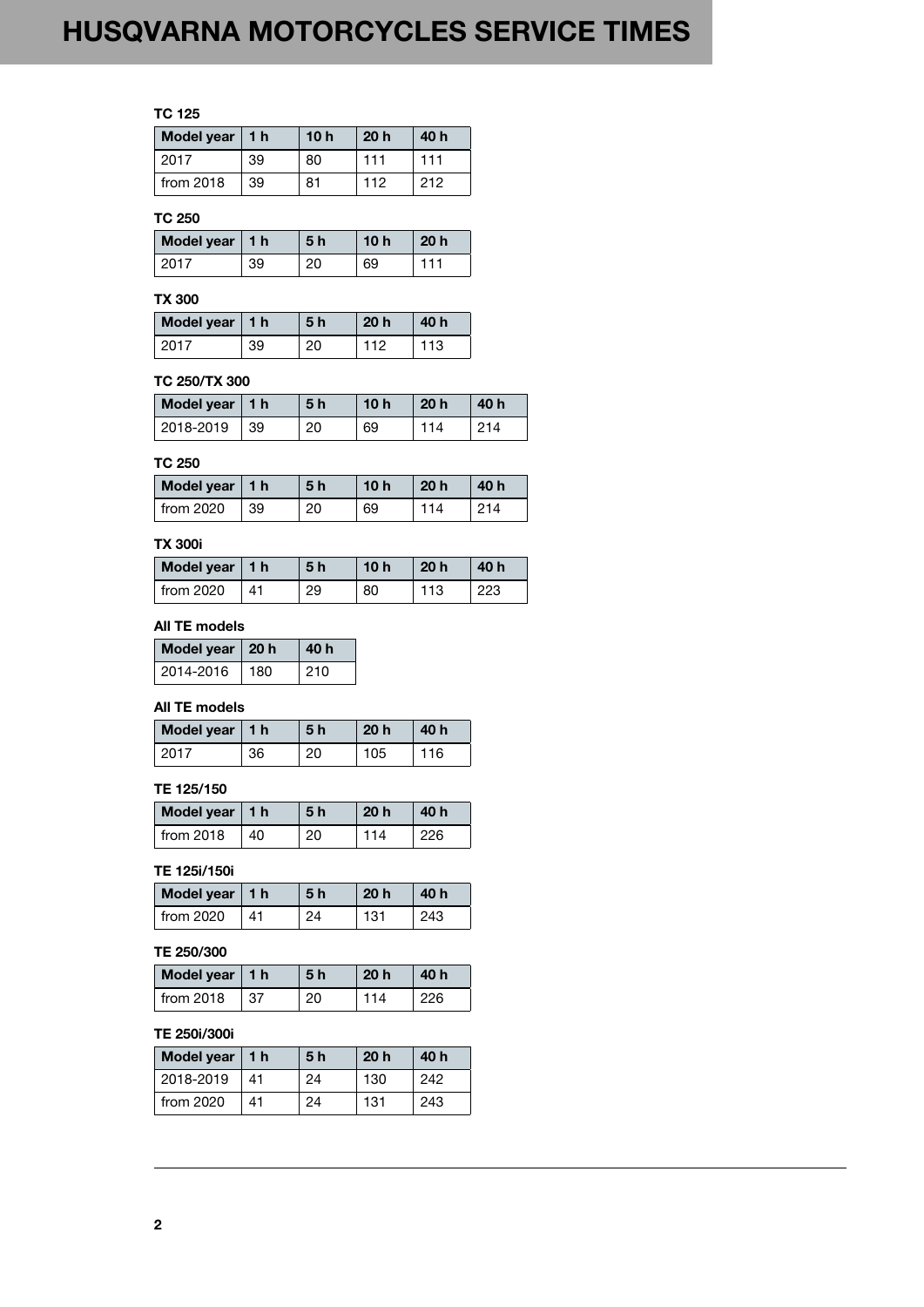# HUSQVARNA MOTORCYCLES SERVICE TIMES

### **All FE models**

| Model year   1 h |                  | 15h     | $\sqrt{30}$ h | 45 h   |
|------------------|------------------|---------|---------------|--------|
| 2014-2016        | $\cdot$ 100 $^*$ | 120 $*$ | l 180 *       | $120*$ |

#### **FE 250/350**

| Model year   1 h |    | 15h | 30h | 45 h |
|------------------|----|-----|-----|------|
| 2017             | 65 | 91  | 222 | 93   |
| from $2018$      | 65 | 91  | ククク | 193  |

#### **FE 350 US**

| <b>Model year</b> | <b>50 km</b><br>(31)<br>mi) | 750<br>km<br>(466)<br>mi) | 1500<br>km<br>(932)<br>mi) | 2250<br>km<br>(1398)<br>mi) |
|-------------------|-----------------------------|---------------------------|----------------------------|-----------------------------|
| from 2020         | 66                          | 91                        | 222                        | 193                         |

#### **FE 450/501**

| Model year   1 h |    | 15h | 30 <sub>h</sub> | 45 h |
|------------------|----|-----|-----------------|------|
| 2017             | 65 | 91  | 162             | 93   |
| from 2018        | 65 | 91  | 162             | 193  |

## **FE 501 US**

| <b>Model year</b> | <b>50 km</b><br>(31)<br>mi) | 750<br>km<br>(466)<br>mi) | 1500<br>km<br>(932)<br>mi) | 2250<br>km<br>(1398)<br>mi) |
|-------------------|-----------------------------|---------------------------|----------------------------|-----------------------------|
| from 2020         | 66                          | 91                        | 162                        | 193                         |

### **All FC models**

| Model year   1 h |                   | 10h | 20h    | -30 h |
|------------------|-------------------|-----|--------|-------|
| 2014-2015        | $\overline{90}$ * | 180 | $220*$ | 250   |

## **FC 250/350**

| Model year   1 h |    | 10h | 20 <sub>h</sub> | 30 <sub>h</sub> |
|------------------|----|-----|-----------------|-----------------|
| 2016-2017        | 63 | 88  | 149             | 158             |

## **FC 250/350**

| Model year $ 1 h$ |    | 10 <sub>h</sub> | 20 <sub>h</sub> | 30 <sub>h</sub> | 40 h |
|-------------------|----|-----------------|-----------------|-----------------|------|
| $l$ from 2018     | 63 | 89              | 150             | 159             | 250  |

### **FC 450**

| Model year   1 h |    | 10h | 20 <sub>h</sub> | -30 h |
|------------------|----|-----|-----------------|-------|
| 2016-2017        | 63 | 118 | 149             | 128   |

## **FC 450**

| Model year   1 h |    | 10 <sub>h</sub> | 20h | 30 <sub>h</sub> | 40 h |
|------------------|----|-----------------|-----|-----------------|------|
| 2018             | 63 | 119             | 150 | 129             | 250  |
| from 2019        | 63 | 118             | 149 | 128             | 249  |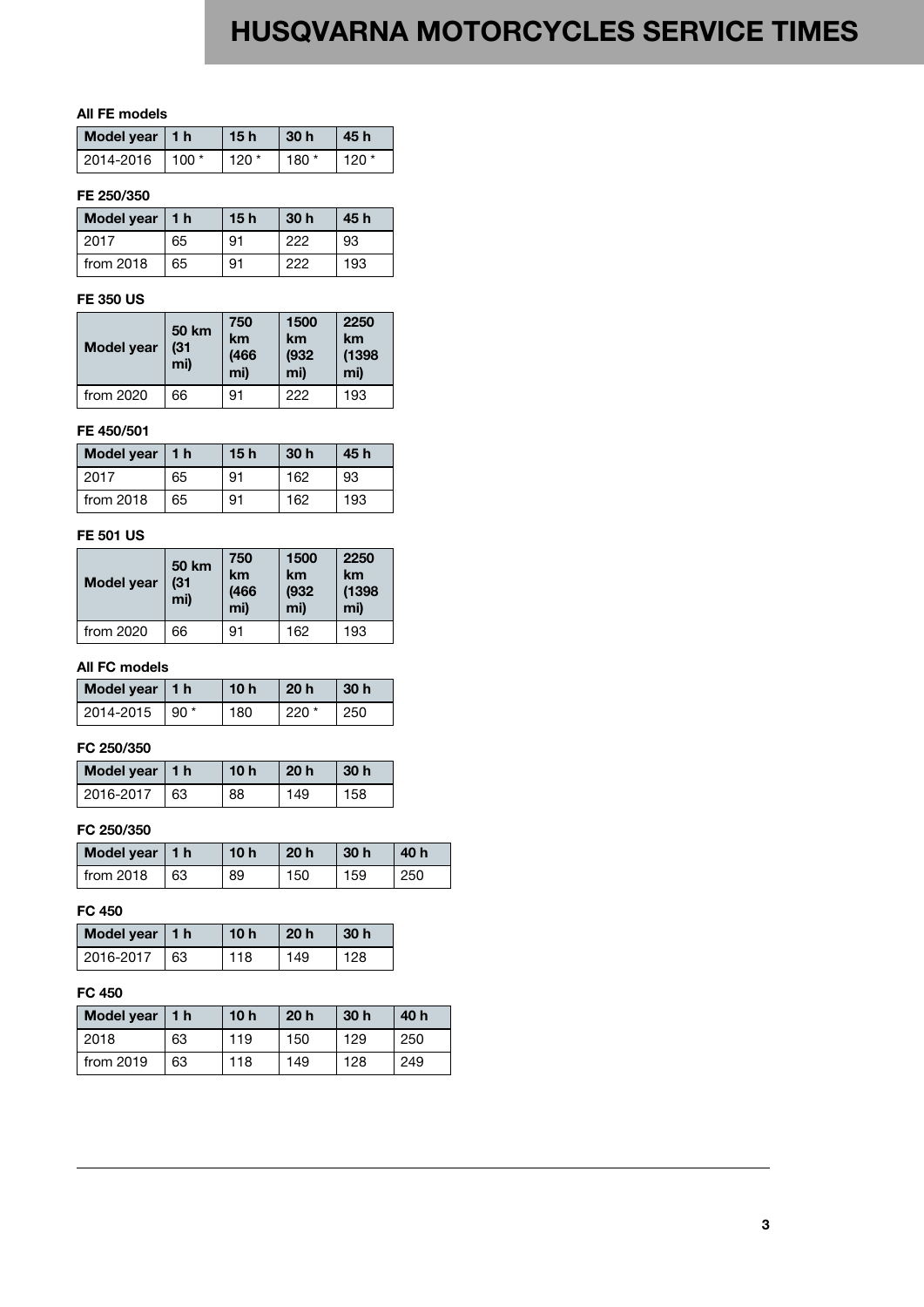## **FC 450 Rockstar Edition**

| Model year   1 h |    | 10 <sub>h</sub> | 20h | 30 <sub>h</sub> | 40 h |
|------------------|----|-----------------|-----|-----------------|------|
| $2018 -$<br>2021 | 63 | 118             | 149 | 128             | 249  |

#### **FC 250/450 Rockstar Edition**

| Model year   1 h |    | 15h | 45 h  | 90 <sub>h</sub> | every 24<br>months |
|------------------|----|-----|-------|-----------------|--------------------|
| from 2022        | 88 | 119 | 483** | $947**$         | 176                |

#### **FS 450**

| Model year $ 1$ h |       | 10h | 20 <sub>h</sub> | 30 h |
|-------------------|-------|-----|-----------------|------|
| 2015              | $90*$ | 180 | $220*$          | 250  |
| 2016-2017         | 63    | 118 | 149             | 128  |

#### **FS 450**

| Model year   1 h |    | 10 <sub>h</sub> | 20 <sub>h</sub> | 30 <sub>h</sub> | 40 h |
|------------------|----|-----------------|-----------------|-----------------|------|
| 2018             | 63 | 119             | 150             | 129             | 250  |
| from 2019        | 63 | 118             | 149             | 128             | 249  |

#### **VITPILEN 401**

| Model year | 1,000 km<br>$(620 \text{ mi})$ | 7.500 km<br>$(4,650 \text{ mi})$ | 15,000 km<br>$(9,300 \text{ mi})$ | every 12<br>months | every 24<br>months |
|------------|--------------------------------|----------------------------------|-----------------------------------|--------------------|--------------------|
| 2018-2019  | 83110                          | 88  118                          | 123153                            | 180107             | 88115              |
| from 2020  | 86113                          | 191121                           | 126  156                          | 180107             | 88  115            |

# **SVARTPILEN 401**

| <b>Model year</b> | 1,000 km<br>$(620 \text{ mi})$ | 7,500 km<br>$(4,650 \text{ mi})$ | 15,000 km<br>$(9,300 \text{ mi})$ | every 12<br>months | every 24<br>months |
|-------------------|--------------------------------|----------------------------------|-----------------------------------|--------------------|--------------------|
| 2018-2019         | 88  115                        | │93  123                         | 128158                            | 85112              | 193120             |
| from 2020         | 91118                          | 96126                            | l 131  161                        | 85  112            | 193120             |

#### **SVARTPILEN 125**

| <b>Model year</b> | $(620 \text{ mi})$ | $(4,650 \text{ mi})$ (9,300 mi) | 1,000 km   7,500 km   15,000 km | every 12<br>l months | $\vert$ every 24<br>months |
|-------------------|--------------------|---------------------------------|---------------------------------|----------------------|----------------------------|
| from $2021$       |                    |                                 | 87  114   92  122   127  157    | 184111               | 192119                     |

#### **SVARTPILEN 200/250**

| Model year | (620 mi) | 1,000 km   7,500 km   15,000 km<br>$(4,650 \text{ mi})$ (9,300 mi) |                            | $\vert$ every 12<br>months | every 24<br>l months |
|------------|----------|--------------------------------------------------------------------|----------------------------|----------------------------|----------------------|
| from 2020  |          |                                                                    | $173100$ $184114$ $119149$ | l 76  103                  | 184111               |

#### **901 Norden**

| <b>Model year</b> | 1,000 km           | 15,000 km                             | 30,000 km             | every 12   | every 24   |
|-------------------|--------------------|---------------------------------------|-----------------------|------------|------------|
|                   | $(620 \text{ mi})$ | $(9,300 \text{ mi})$                  | $(18,600 \text{ mi})$ | months     | months     |
| from 2022         |                    | $\vert$ 82  119   118  168   174  230 |                       | 102<br>129 | 113<br>140 |